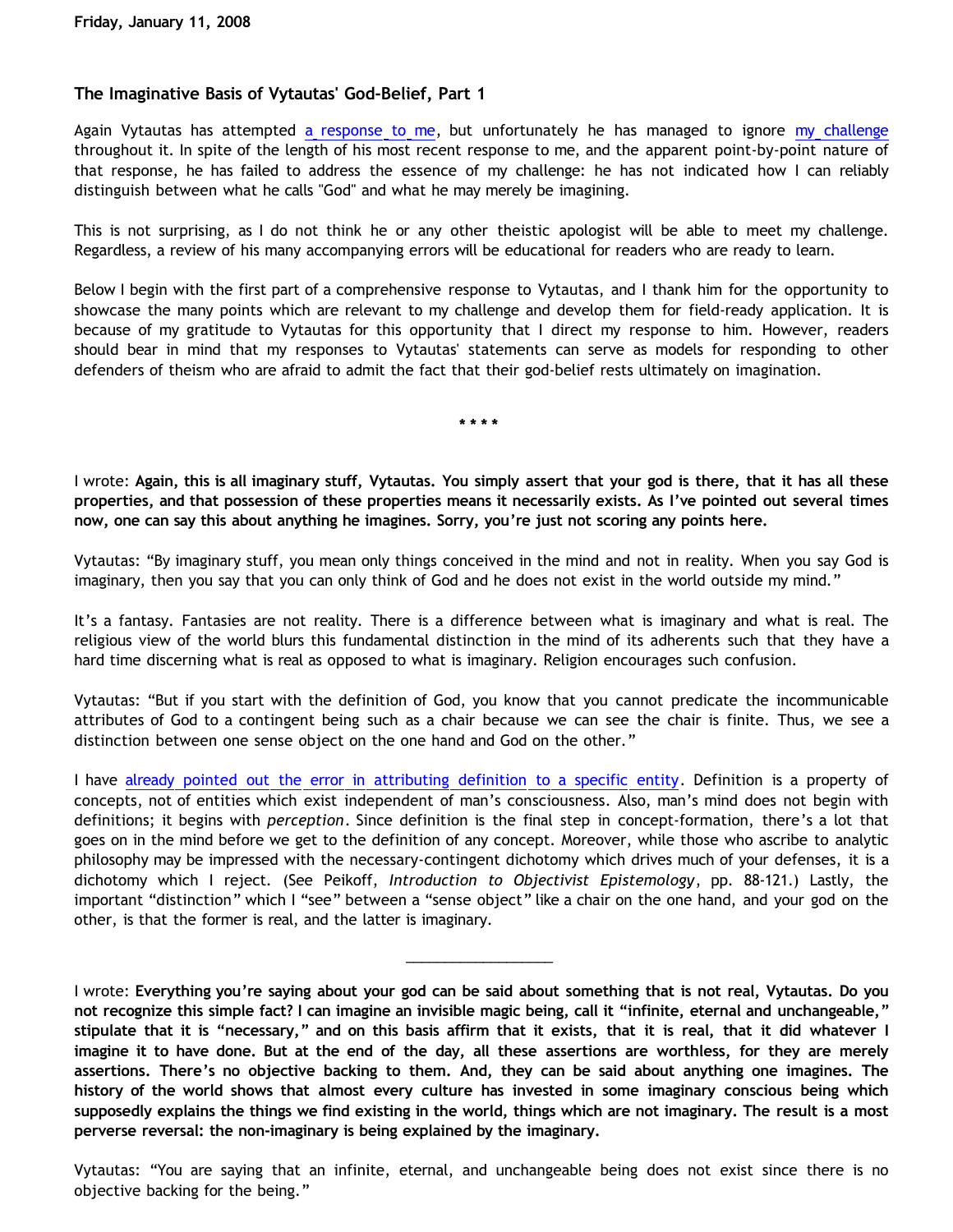What I said is that everything you say about your god can be said about anything one might imagine. As for whether something that is "infinite, eternal, and unchangeable" can exist, I did not speak on this directly, but I will now. I do think that something eternal and unchangeable exists, which is reality proper. But reality proper is not "infinite," it is finite. I do not accept the view that an entity or group of entities can be "infinite." To exist is to be something specific. The concept 'infinite' refers merely to the potential to extend a series beyond any specifically designated point, such as the number series. And even this would have to be qualified, because no one has the time to continue such an exercise forever, nor would it be useful to do so. At any rate, by saying that an entity is "infinite," you have already excluded it from the realm of existence by denying it a specific identity. What lacks objective backing is not the "being" that you claim exists, but your *claim* that such a being exists. You' ve offered nothing objective to support the claim that your god is real, and you've not shown how one can reliably distinguish between what you call "God" and what you are imagining. In fact, in reviewing your comments, it seems you do not even understand the nature of this challenge.

Vytautas: "But God does not require the creation in order for God to exist because he does not depend on the world which we experience in our every day lives."

One can make claims like this about anything he imagines. So this point is useless in meeting my challenge.

Vytautas: "Once you have defined a subject with the properties of infinite, eternal, and unchangeable, this cannot be the properties of anything one imagines, since the description that is given is well defined."

The argument here seems to be: "since the description that [I have] given [to God] is well defined," the object so described "cannot be the properties of anything one imagines." Why? How does this follow? We can test this: let's imagine Drodt'l, which I describe with the properties of infinite, eternal, and unchangeable. Is Drodt'l now real because I have attributed these properties to him? I trow not, as Jesus would say. All you have done is given us the claim that his god possesses these properties and that it is real. Now you seem to be suggesting that the knowledge that his god is real follows from your attribution of these properties to what you call "God." How does that follow? As my test shows, one can make this kind of claim about anything he imagines; one can attribute any properties he wants to something he has imagined. So again, it is another useless point. Indeed, it appears that you are so deeply mired in the confusion between what is real and what is imaginary that you do not understand the significance of the challenge that I have raised against your god-belief.

Vytautas: "That is, there is no other being other than God that fits the above criteria."

This too could be said about something one is merely imagining. And I would expect him to say it, too. The religionist wants his fantasy to be real, so he will make all kinds of claims of exclusivity here. But again, these are nothing more than idle assertions.

Vytautas: "If you change the subject name God to any other name and do not change the predicate, they you do not change the proposition as a whole since God is unique. There is nothing else in creation that you can compare to him."

These are more claims that one can make about something he is merely imagining. I can imagine Drotd'l, and claim that Drotd'l is a unique, infinite, eternal and unchangeable being, that these properties which I have ascribed to Drodt'l guarantee Drodt'l's existence. I can say that anyone who wants to make the claim that a unique, infinite, eternal and unchangeable being exists must be talking about Drodt'l, even if he gives it a different name (like " Yahweh" or "Elohim," for instance). Again, this is all imaginary stuff.

Vytautas: "If God only exists in the minds of men, then it is problematic that the history of the world shows that almost every culture has believed in some conscious being that cannot be sensed directly. If the belief in God is the popular position, then this would be evidence that God exists because the nearly universal belief would show men know God innately in their minds. That is, the wide spread belief of distorted views of God demonstrates that man have an idea of God within them. However, the belief is not another mass-hallucination that most men have, since hallucinations are personal experiences and not collective experiences."

Belief in invisible magic beings is nothing new. But the widespread popularity of such belief is not an indicator that those invisible magic beings are real, as you seem to think. (Notice how you are resorting here to an ad populum fallacy: "so many people throughout history have believed, therefore it must be true!".) You ignore the fact that while people throughout history have believed in invisible magic beings, they did not believe in the same invisible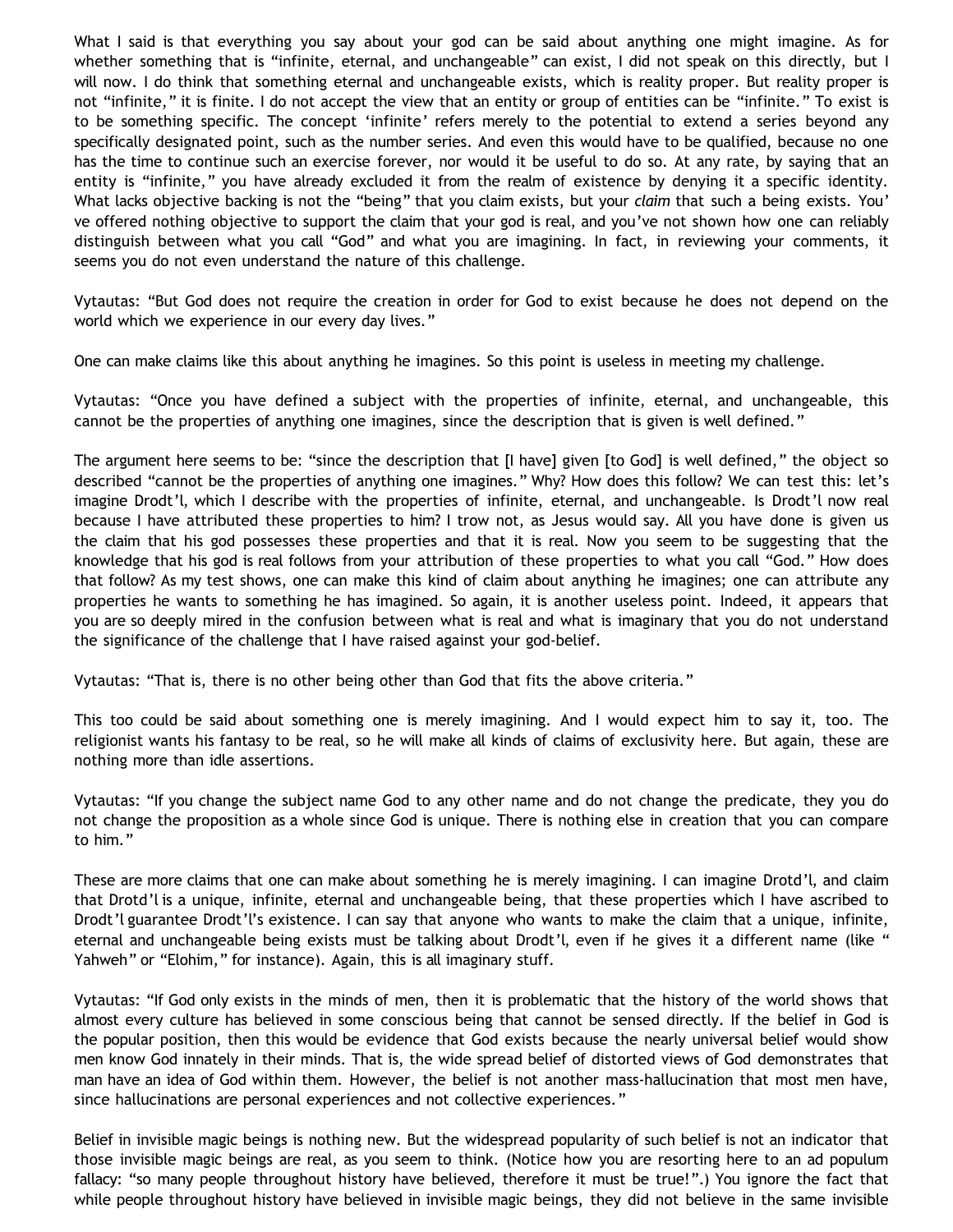magic being. The names, descriptions and careers of the invisible magic beings worshipped by people throughout history have varied from culture to culture. The Egyptians worshipped Horus, Osiris, Isis, etc., while the Canaanites worshipped El, Anat, Asherah, etc., the Norse worshipped Odin, the Hindus worship Brahma and Shiva, the Lahu worship Geusha, etc. It is only later, when for instance Rome adopts Christianity and spreads it by means of force, that a particular religious belief takes on international adherence.

In fact, the widespread popularity of such beliefs indicates how desperately human beings need rational philosophy. What you do not understand (and thus fail to integrate into your understanding of the world and the human mind) is the fact that the underlying root to all god-belief (including your own) is [the primacy of](http://bahnsenburner.blogspot.com/2006/12/theism-and-subjective-metaphysics.html) [consciousness metaphysics](http://bahnsenburner.blogspot.com/2006/12/theism-and-subjective-metaphysics.html). Since the vast majority of philosophers have historically failed to grasp the nature of worldviews in terms of the subject-object relationship and the implications this relationship has for thought and philosophy, it should be no surprise that many worldviews throughout human history have been susceptible to blurring the real with the unreal, the actual with the imaginary, the objective with the fictitious. Early religion most likely had its origin in a most primitive situation like [this](http://www.geocities.com/katholon/how_religion_got_started.htm). It is quite easy to imagine a conscious being lurking behind the things we perceive in the world, a conscious being which not only "created" those things that we see in nature (such as mountains, trees, bugs, clouds, raindrops, etc.), but also "uses" them to meet certain "ends." We can imagine many invisible magic beings manipulating reality, or claim that there is only one. But even those who claim that there is only one such invisible magic being inevitably dream up rival invisible magic beings which vie against the one held as the supreme invisible magic being. Hence in Christianity you have not only the Christian god, but also innumerable devils and demons lurking in dark places and in other people's minds, manipulating the places they haunt and causing all kinds of mischief intended to thwart the purposes of the supreme invisible magic being. In the end, however, it is all imaginary stuff. What makes this all possible, philosophically speaking, is the failure to observe the subject-object relationship in one's view of the world. I have documented this failure in specifically the Christian religion in many of my writings. You have not interacted with those writings, nor do you give me the impression that you have any serious understanding of these points. Your present remarks indicate this.

I wrote: **Ever wonder why even within Christianity proper, there are so many different constructs of the Christian god? Some say the Christian god is one way (e.g., Arminians), others say it is another way (e.g., Catholics), and yet others say it is another way (e.g., Calvinists). Some say it wishes (e.g., the bible, Van Til, etc.), others say it does not wish (e.g., Paul Manata). How can this be? Obviously we have rival imaginations going on here. The problem is that believers are afraid to be honest and come out and admit the fact that their god is the product of human imagination. And I've asked how I can reliably distinguish between what you call "God" and what you may merely be imagining. You've not given me anything which speaks to this point.**

\_\_\_\_\_\_\_\_\_\_\_\_\_\_\_\_\_\_\_\_\_\_\_\_\_\_

Vytautas: "Show where the Arminians, Catholics, Calvinsits, the Bible, Van Til, or Paul Manata define God differently than I do. When Paul Manata says God does not wish, then Paul Manata means that God does not merely hope that his plan will be executed, but that God will certainly accomplish all of his holy will, since by wish you mean hope with little chance of success."

Paul Manata was quite adamant in his affirmation that his [god does not wish,](http://bahnsenburner.blogspot.com/2006/12/wishing-and-christian-deity.html) and both Van Til and the bible are quite clear in affirming that their god *does* wish. Since neither point to anything objective to confirm or verify their respective claims, we have no choice but to take them at their word or, as I have proposed, recognize that they are retailing in the imaginary. At any rate, a god which does wish and a god which does not wish could not be the same god. As for the theological conflicts between Arminians, Catholics, Calvinists and other rival sects, I see no need to present a survey of these here. They are well documented and the rivalries continue to this day unheeded.

Vytautas: "God has revealed himself, so that men are able to think about God."

By "God has revealed himself," Christians typically mean we need to consult a storybook to get our information about their imaginary being's identity. And it is true: "men are able to think about" this imaginary being; incidentally, so are women. And "think about" it they have. They have poured so much mental effort into developing this imaginary being that no single library could possibly contain one tenth of all the literature that collective effort has produced. There's a god to suit every taste in the theological marketplace, for in the end personal taste is the final defining arbiter. Some prefer a god which wishes, for instance, while others prefer a god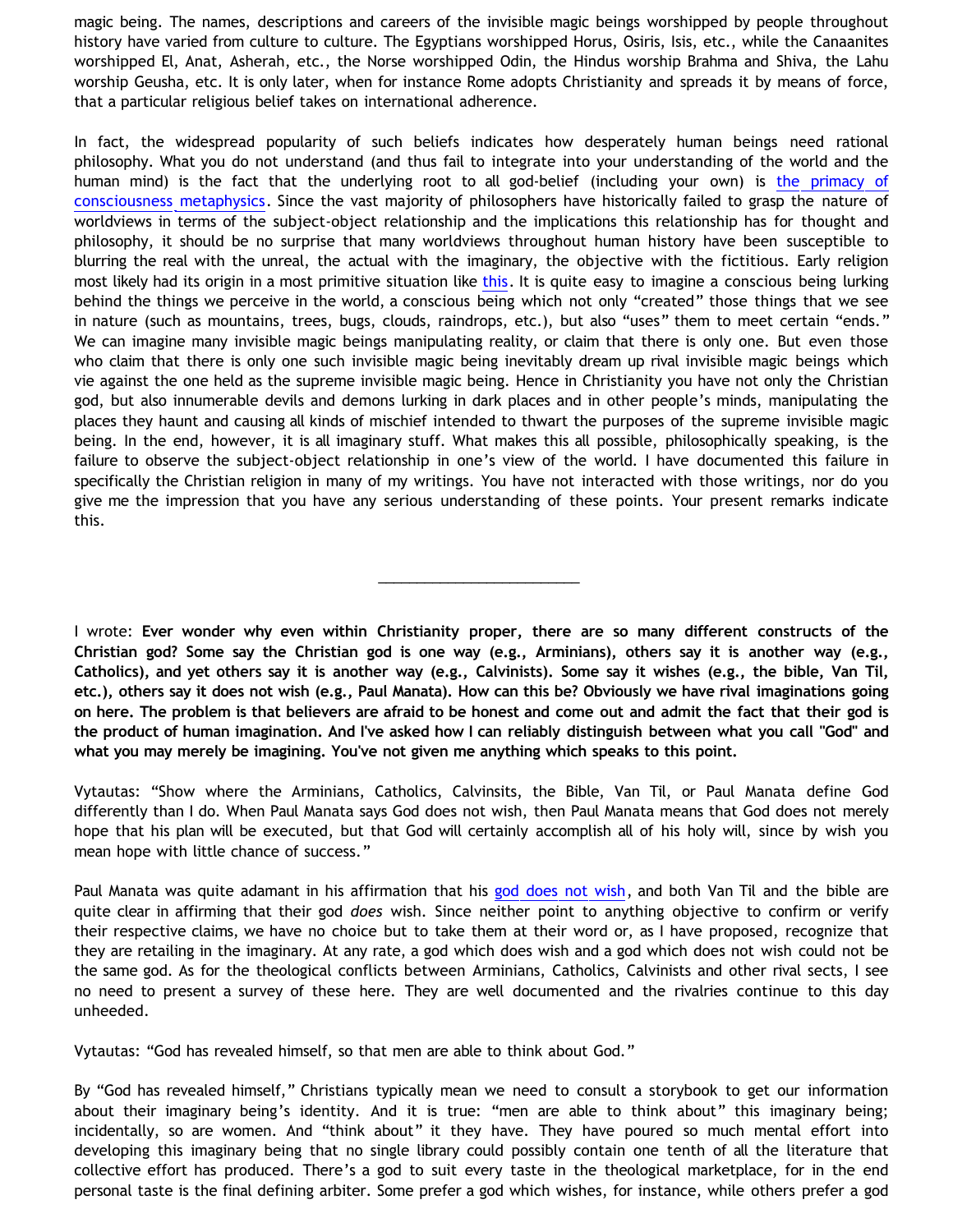which does not wish. Some prefer a god which controls everything, others prefer a god whose control is less draconian. Sometimes individual believers flip-flop on which taste delimits their own god-belief program. The " nature" of their god often hinges on their mood swings, and yet still insist that their god is "unchangeable." In a sense, everyone's god is unchangeable, for change is only possible to something that exists. Things which do not exist don't do anything, including change.

Vytautas: "If I imagine one thing that is not God, and show how this image is different from God, then it is shown that I distinguished between God and the image."

The word of interest here is "show." How do you propose to *show* the distinctions you have in mind here? You do not say. Now, of course, one can *assert* that there are differences, and I suspect that is what you would do, just as you have up to this point. But this is quite different from *showing*. You have not shown us your god, nor have you identified the means by which we could have awareness of it. In fact, in your last posting, it was clear that you need to *infer* its existence rather than possess direct awareness of it. So again, lost in the blurry confusion between reality and imagination, you fail to affirm a consistent position here. You're all over the place, and apparently don't realize it.

Vytautas: "Consider the natural numbers. They do not have the property of love, since love requires a will, but the natural numbers do not have a will, since they are not a person, but God is love, so that the natural numbers and God are not identical to each other."

Numbers are conceptual; they are the form in which we understand the fundamental values of measurement. And you are correct here: Numbers do not possess consciousness. But why suppose that anything we conceive with our minds itself has consciousness? Well, if we imagine it has consciousness, then we can claim that what we imagine is a conscious being, that it has a will. Take god-belief for example. The believer imagines a god, ascribes various properties to it, such as "infinite, eternal, and unchangeable," affirms that because it possesses these properties (on his say so, mind you) it must exist, and give it its own personal will. But it's still imaginary nonetheless.

Vytautas had written: "By knowing what God means we recognize that such a being must exist, since you cannot only imagine a necessary being because a necessary being must exist. God is necessary because he does not depend on any other thing for his existence."

\_\_\_\_\_\_\_\_\_\_\_\_\_\_\_\_\_

I responded: **Here you reveal another epistemological reversal: the meaning of the term in question is supposed to determine that its referent is real. That's backwards. We don't do this with any other idea. In all other cases, we discover the existence of the existing thing first, by means of perception or by some instrument which expands our perception (e.g., microscopes, telescopes, amplifiers, etc.), and then we have awareness of an object which we then set about identifying and classifying and understanding. We don't start with the "meaning" of a concept – for instance, clouds – and then say, "well the meaning of 'cloud' is [X], and because of this, clouds must exist!"**

Vytautas: "God is non-contingent because he does not need to be derived from another being."

One could say this about anything he imagines. For instance, Drodt'l is non-contingent because he does not need to be derived from another being. See? What makes the Christian version of this claim true, but not the Drodt'lian version?

Vytautas: "God does not depend on other beings since he is self-existent."Another easily mimicked assertion: Drodt'l does not depend on other beings since he is self-existent. You are still trying to use descriptors to meet my challenge. But mere descriptors are insufficient to meet my challenge. Vytautas: "On the other hand, clouds are contingent beings, since they may or may not exist and must be derived by another being since it depends on water for its existence."

One could swap out 'clouds' in my statement with anything he imagines, and make the kind of claim that you make about your god in reference to what he imagines. Additionally, one could easily make the claim that clouds are necessary beings, in spite of your question-begging denial of this view. Indeed, one could say "name a time when no clouds have existed!" and we would be at a loss to point to such a time. Indeed, he may say that he has something other than the clouds in the earth's atmosphere in mind when he speaks of necessarily-existing clouds.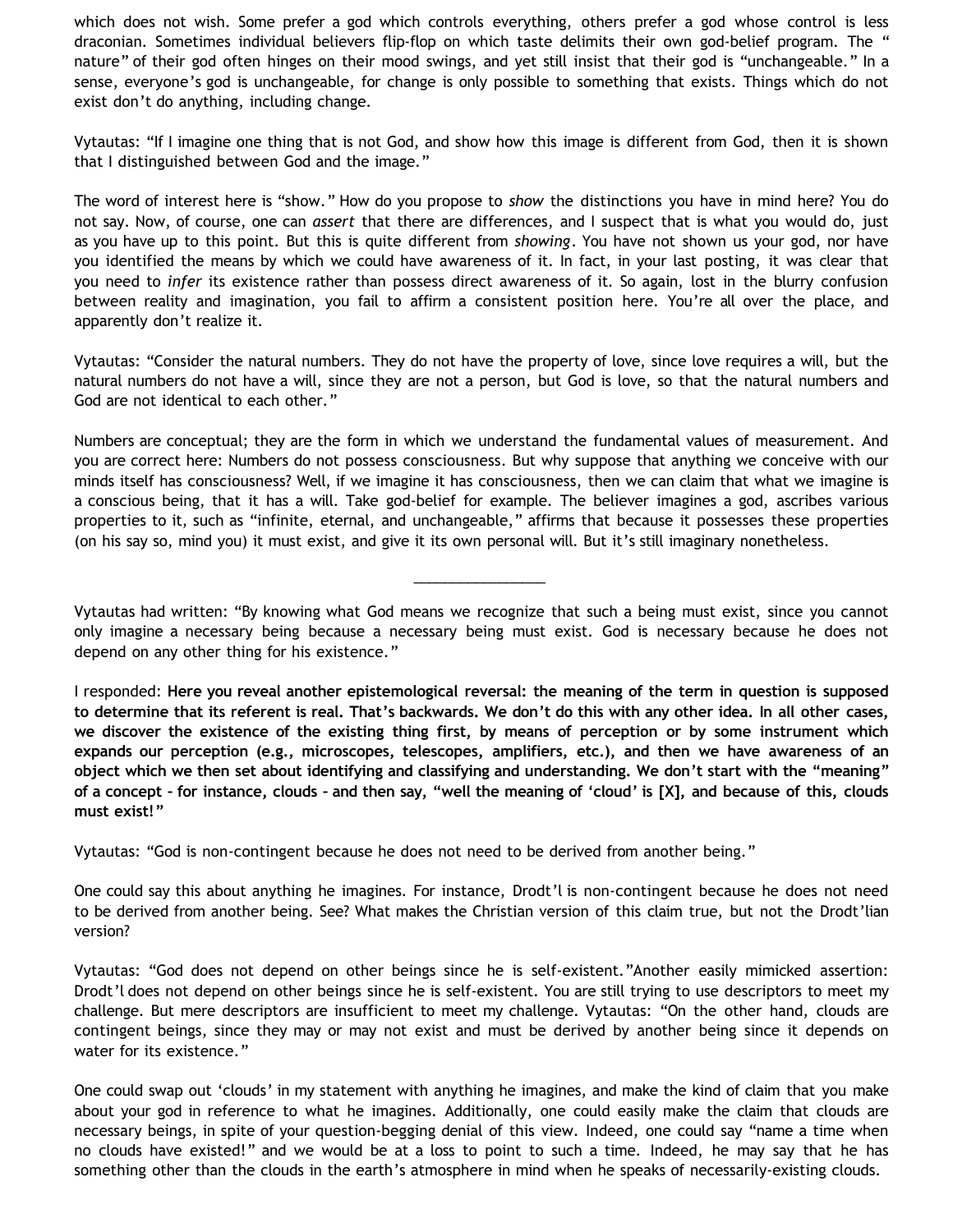Vytautas: "The definition of cloud does not guaranty certainty that they are in at least one cloud somewhere."

See, I was right. You expect descriptors to carry some kind of epistemological compulsion in affirming conclusions. They don't, not in the sense that you're attempting to use them. You appear not to have understood the points I raised in my above quote. In order to substantiate your claim that your god is real and not imaginary, you continually fall back on the description you attribute to your god, even though I have repeatedly shown this maneuver not only to be fallacious, but epistemologically backwards.

Vytautas: "The reason why we can look to the idea of God for his existence is because God is a necessary being unlike the cloud."

Not only does this beg the question against the idea of a necessary cloud, the approach you use here could be used to defend any idea based in the imagination, just as you do in the case of your god. Not only do you fail to demonstrate the verity you assume for the position that there can be no necessary cloud, you fail to demonstrate not only that your god is real as opposed to imaginary, you fail to identify the means by which I or any other onlooker can reliably distinguish between your god and what you may merely be imagining. Still my challenge goes unmet.

Vytautas: "We can understand what the meaning of the term God asserts, and then discover the existence of God. The argument is given below."

I'll look forward to reviewing any argument you intend to give. So far, you've given precious little argument. Specifically, I'm looking forward to learning the way by which you think we can "discover the existence" of your god. If you know of such a way, I don't know what's taking you so long to identify it. Why didn't you disclose this in the beginning? We'll see why when we get to it.

Anyway, notice how you confirm my point about your epistemological backwardness. You want to start with "what the meaning of the term God asserts, and then discover the existence of God." You start with a preconceived notion in mind, then try to make everything fit it. It's the oldest trick in the book, but the whole basic approach is still backwards.

\_\_\_\_\_\_\_\_\_\_\_\_\_\_\_\_\_

I had written: **As for what I can and cannot imagine, how do you know that I "cannot only imagine a necessary being"? I can say anything I imagine is a necessary being. This is a volitional exercise. I imagine Alokutsura. What is Alokutsura, you ask? Alokutsura is a necessary, infinite, eternal and unchangeable being! Because of the properties which I assign to it, it must exist! That's your whole argument, Vytautas. It can be used to "prove" the existence of anything I imagine. And still you make no progress in producing some process by which I can distinguish between what you call "God" and what you are simply imagining.**

Vytautas responded: "You cannot only imagine a necessary being. That is, you cannot just say God is an idea in my mind and God is not real because then the being is not necessary because it does not exist in the present world. But if a necessary being exists then it exists in this present world, since present world is a possible world. If you eliminate the predicate exists from necessary being, it can be derived from the meaning of necessary being. If you deny that God is a necessary being, then you are not talking about God, but a contingent being that may or may not exist."

I then replied: **No, that's not the reason why it would "not bode well for [your] defense." The reason why a " material god" would not bode well for your defense is that a material god would be perceptually demonstrable. But you want your object of worship to lie beyond the access of our perception. This allows you to have control over it: it is whatever you say it is. In the end, it's all your word, but you want to appeal to the word of your god for authoritative backing. That doesn't help, for it's all imaginary anyway.**

Vytautas now states: "If I say God has a property that God does not have, then God does not have that property."

Again, this is unhelpful. How do we know what property an invisible magic being possesses? By what means do we discover the properties allegedly possessed by a being which is said to exist beyond the range our awareness? In the case of an imaginary being, the answer is easy: the imaginary being possesses whatever property its imaginer says it has. For instance, if you say that your imaginary being possesses the properties of infinity, eternality and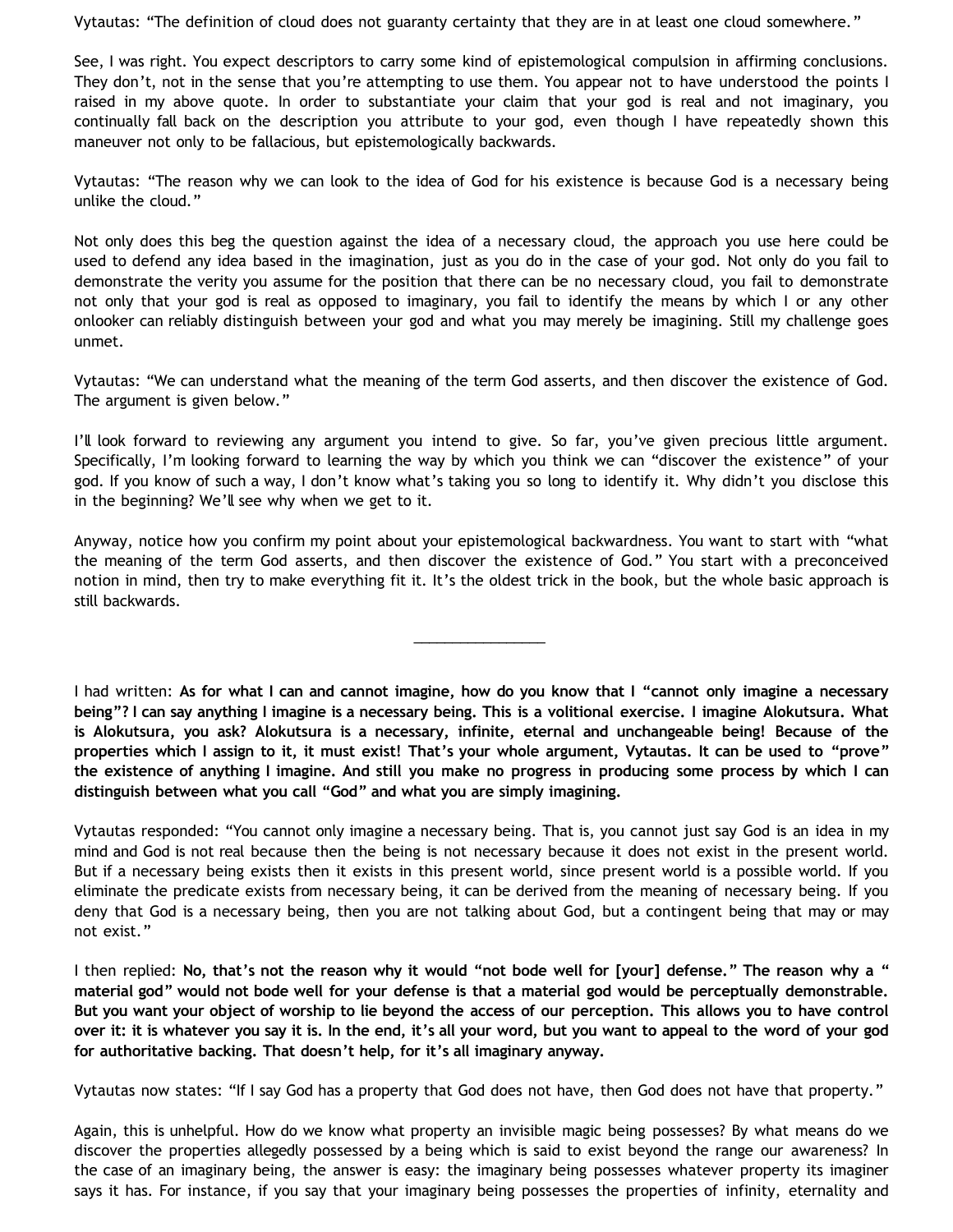immutability, then by virtue of your sovereign control over your imagination, it must, at least in the confines of your imagination. This is the tyranny of the dreamer over his fantasies.

But even the believer in Drodt'l can use the same approach you use here. For example, if I say Drodt'l has a property that Drodt'l does not have, then Drodt'l does not have that property. This conclusion "follows" for Drodt' l just as securely as it does for your god. How do we discover what properties Drodt'l possesses? By consulting a storybook purported to be its "special revelation" and allowing it to inspire our imagination? Why not?

Vytautas: "The concepts that we construct should be accurate."

So what method of concept-formation do you propose to safeguards the "accuracy" of your concepts? The bible presents no conceptual theory of its own. So where do youyou're your understanding of concepts? Or, do you even have one? From your comments (see below), it appears you have little understanding of concepts.

Vytautas: "If I create God in my image, I am engaging in idolatry which is a sin against God."

Is this supposed to be an argument for the "accuracy" of your theistic conceptions, or for the reality of the god you imagine? Again, you fail to grasp the issue at hand. What besides your imagination do you have to go on in contemplating your god?

And yes, the Judeo-Christian idea of "God" is very much modeled on human templates. Like human beings, this deity (like others in the historical pantheon) is aware, sees things, knows things, thinks and judges, gets angry, shows affection, reacts, plans, manipulates, devises, creates, acts on behalf of goals, etc., everything that human beings do. But this idea is not a legitimate concept, for it is not an integration based on objective inputs. "At best," says Rand, "it is a concept in the sense in which a dramatist uses concepts to create a character. It is an isolation of actual characteristics of man combined with the projection of impossible, irrational characteristics which do not arise from reality – such as omnipotence and omniscience." (*Introduction to Objectivist Epistemology* , p. 148)

Vytautas: "If God is just imaginary, then you are not thinking about God, but a contingent being."

This is quite an admission: you actually do think that the imaginary is real, just "contingent." You thus confirm my suspicion that the failure to distinguish between the real and the imaginary is systemic to your worldview.

Vytautas: "The creature cannot force God to do anything, since all of the creatures actions have been planned out from before the creation event, so that history is God's decree known after the fact."

This is another safe bet for theism, but for all the wrong reasons. In fact, one cannot force something that does not exist to do anything. But, we can imagine things which cannot be forced to do things, either. So on two points, your claim is "safe."

\_\_\_\_\_\_\_\_\_\_\_\_\_\_\_\_\_

Vytautas wrote: "God is spirit and does not depend on the material world for his existence."

I asked: **What would stop someone from making assertions like this about something he is only imagining?**

Vytautas: "The Bible allows God to speak for himself, so that it is an objective standard for theology."

On the conception of 'objective' that you assume here, a Harry Potter novel could be cited as "an objective standard" for Potterology. Never mind the fact that neither the bible does not proffer a worldview which safeguards the integrity of the subject-object relationship, which is the basis of objectivity. Indeed, where does any biblical author show any awareness for the subject-object relationship, the most fundamental relationship in all thought and philosophy, let alone concern for understanding it?

Incidentally, if the bible serves as "an objective standard for theology," what can be said about Paul Manata's theology? He was very clear when [he affirmed explicitly that his god does not wish](http://bahnsenburner.blogspot.com/2006/12/wishing-and-christian-deity.html). And yet at numerous places the bible, [as I have pointed out](http://bahnsenburner.blogspot.com/2006/10/those-delicate-christian-sensibilities.html), affirms that its god wishes. Clearly Manata must not be taking the bible as his theological standard. Or, one can claim it as his standard, and still say what he wants in order to evade criticism. No?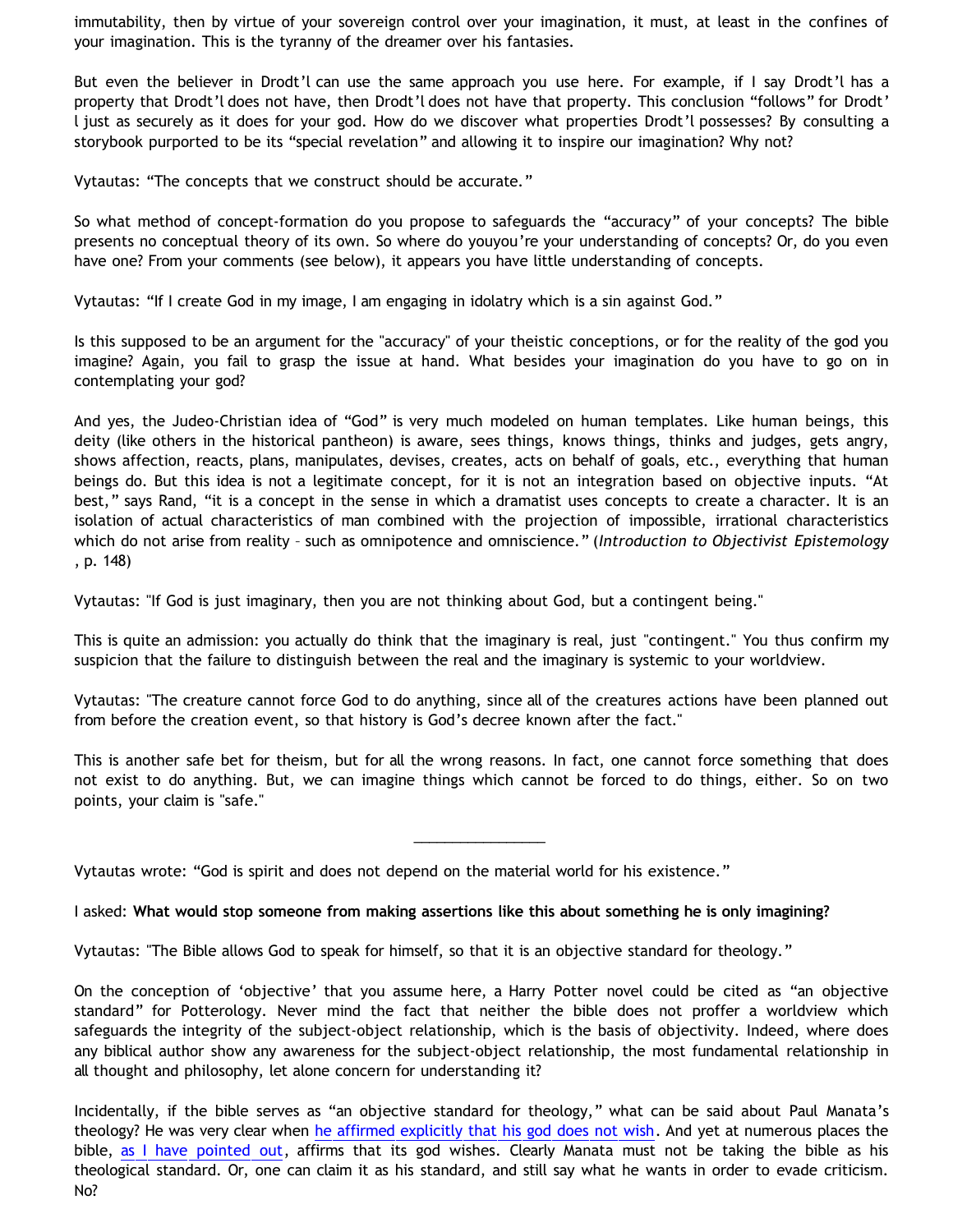Vytautas: "The Bible would stop me from making claims that are not true. Since the Bible tells that God is infinite, eternal, and unchangeable, then we understand that God is a necessary being that must exist in our real world."

This does not address my question above. In fact, it completely sidesteps it. So I'll ask it again: When someone says that the being he worships "is spirit and does not depend on the material world for his existence," as you say of your god, what would stop him from making this kind of assertion about something he is only imagining? Here's a hint: he may not even recognize the fact that he is only imagining his object of worship. He may be so deluded that he really thinks his object of worship is real, or even that the description he gives to it adheres to an objective standard.

When you say "the Bible would stop me from making claims that are not true," are you suggesting that you are controlled by the bible? Or, are you simply saying that you volitionally adhere to what you read in the bible (and how you have come to interpret its many ambiguities) as the standard for describing the deity you imagine? I suspect you meant the latter, though like other worshippers of imaginary beings, you resist admitting that your god is imaginary.

Personally, I don't think anything can stop someone who wants to believe in an imaginary being from giving any description to it he wants to give it. We are solely responsible for our use of our imagination, and nothing can compel an individual to conform his fantasies to some arbitrarily designated "standard." So in other words, nothing would keep someone from making the kinds of assertions that you make in regard to your god in regard to anything he imagines. The bible can say whatever it says, but this would not stop someone from making any kind of assertions he wants about something he has imagined, regardless of whether or not he has read any of it. Indeed, the bible is so self-convoluted that it can be made to endorse any imagination a believer invests his theism with.

But you, Vytautas, tell us that you won't do this because you're guided by the contents of a storybook. And since you operate on a worldview which systematically fails to distinguish between what is real and what is imaginary, you take what the bible says as truth, even though you identifu no objective basis for doing so. The bible could say anything, and since you suspend your rational judgment in preference for the imagery you read in the sacred storybook, you'll affirm it as truth.

I asked: **Where have I identified myself as a materialist? You are unfamiliar with my worldview… Wrong again. I don't say that imaginary things are sense objects, and not for the reason that you suggest, either.**

\_\_\_\_\_\_\_\_\_\_\_\_\_\_\_\_\_

Vytautas: "Ok, you say you are a possessor of an immaterial mind."

Where did I say this?

Vytautas: "I thought objectivists were materialists,"

Objectivists are Objectivists.

Vytautas: "but you do say there are two fundamental types of being: matter and consciousness."

Man is an integrated being of matter and consciousness. So are many other living organisms. I don't know what "immaterial" refers to; it only tells us what something is not, so it is not useful in identifying the nature of something real. Also, while consciousness is epistemologically fundamental (in that it is an inescapable axiom), it is not metaphysically fundamental. It clearly depends on the physical make-up of the biological organism possessing it.

Vytautas: "Was there ever time we there was no consciousness?"

I don't know. Also, not only do I not know how one would prove a yes or no answer to such a question, I don't see why it would be important. We exist, we possess consciousness. These facts are absolute, and these are the facts we need to deal with.

Vytautas: "If yes, then matter changed into minds at some point in the past. So then the immaterial mind can be explained in physical terms, if minds were derived from matter."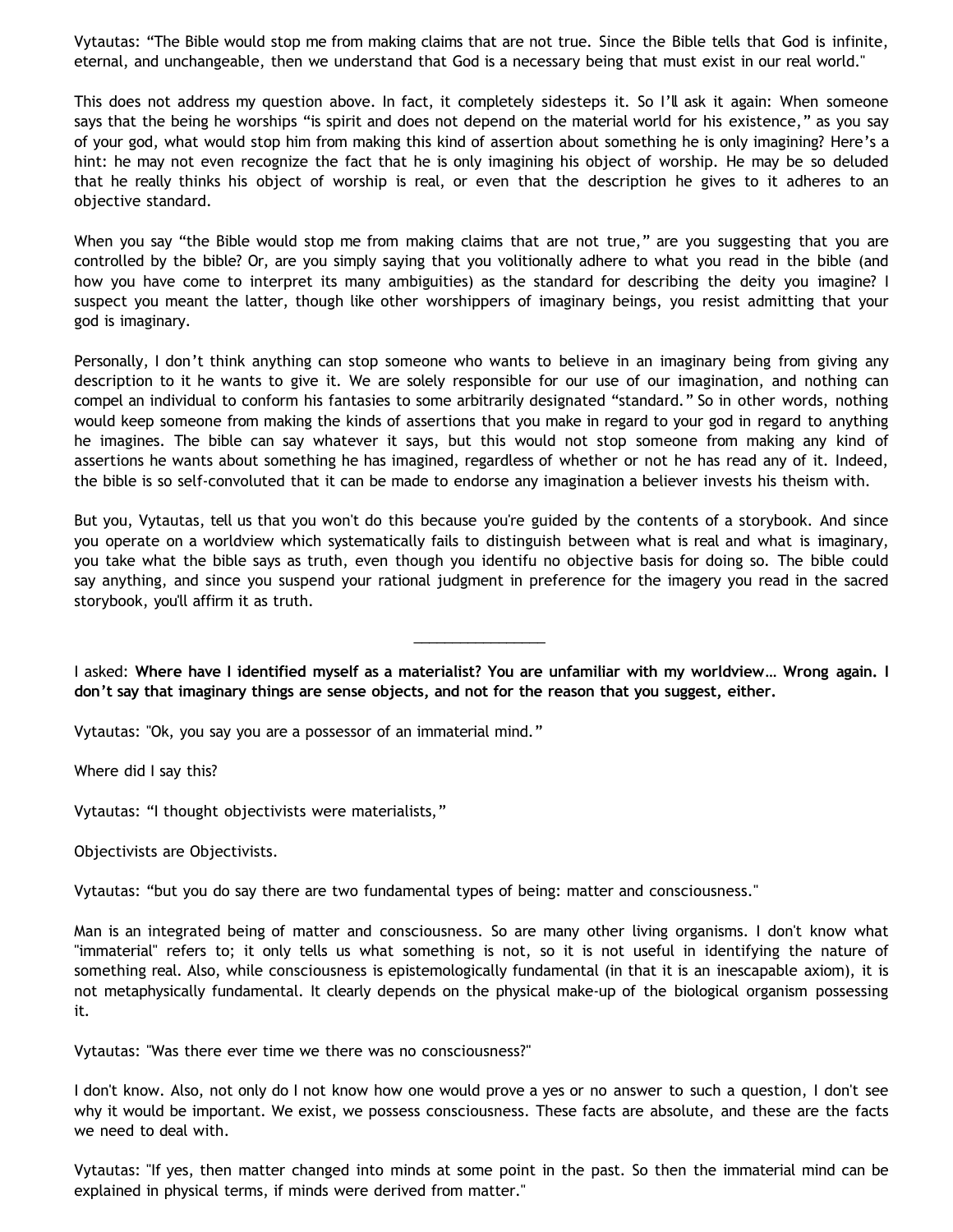Even if this were true (and only science could tell us if it is), it would be irrelevant to my challenge and your inability to meet it: you still indicate no way for us to reliably distinguish between what you call "God" and what you may merely be imagining. Also, even if it were true that "matter changed into minds at some point in the past, " it would still be possible any of us today to imagine a god and claim it is real, just as you do.

Vytautas: "If the answer to the question is no, then man has always existed."

Why? Man is not the only animal which possesses consciousness.

I wrote: **The thing I imagined is imaginary. If you want to say that what I have imagined is "equal to God," then clearly you're conceding that your god is imaginary as well. No matter what name we give to that which is imaginary, it is still imaginary.**

Vytautas: "An infinite, eternal, and unchangeable being can be conceived in the mind."

In other words, it can be imagined. We certainly cannot perceive it; Christians have already told us that it is beyond the reach of our senses. So what alternative do we have to imagining the Christian's god? Christians do not tell us. And even though we have no alternative to imagining the Christian god (we have to assemble it in our imagination from the descriptions Christians use to "define" their god), Christians insist that it is real and not imaginary. And yet, their descriptors can be applied to anything anyone imagines.

Vytautas: "We see that this is a possible being, since it is non-contradictory to assert in the mind."

Notice the frail standard which you need to consult in order to determine whether or not something is possible: the idea is, in your estimation, non-contradictory. This supposition alone is sufficient, on your view, to secure the claim that the proposal in question is "possible." Positive evidence in support of the supposition is not required. I have already pointed out in our discussion that the god idea fails even in the non-contradictory department, since it is as internally incoherent and as absurd as the notion of a [square circle](http://www.geocities.com/katholon/squarecircles.htm).

Vytautas: "We also see that this is non-contingent being, since contingent beings are finite, temporal, and changeable things."

"We... see" this? Who's we? What exactly do they "see"?

Vytautas: "A non-contingent or necessary being does not depend on other contingent beings for being real."

Why not simply recognize that existence does not depend on any alternative to it (like non-existence)?

Vytautas: "If there is not a necessary being at all, then it is possible for there to be no being. But nothing is not a possible world, since a possible world must contain at least one thing, otherwise it could not be described as a world."

Since the universe is necessary, there's no problem from my standpoint.

Vytautas: "Even if nothing is a possible world it would be unknowable since it could not be described. Therefore, God is necessary and thus must exist in our world."

Where'd you get the "God" part? If not from a storybook, then from where?

Stay tuned for Part 2.

by Dawson Bethrick

Labels: [imagination,](http://bahnsenburner.blogspot.com/search/label/imagination) [Invisible Magic Being](http://bahnsenburner.blogspot.com/search/label/Invisible%20Magic%20Being)

*posted by Bahnsen Burner at [9:00 PM](http://bahnsenburner.blogspot.com/2008/01/imaginative-basis-of-vytautas-god.html)*

## **7 Comments:**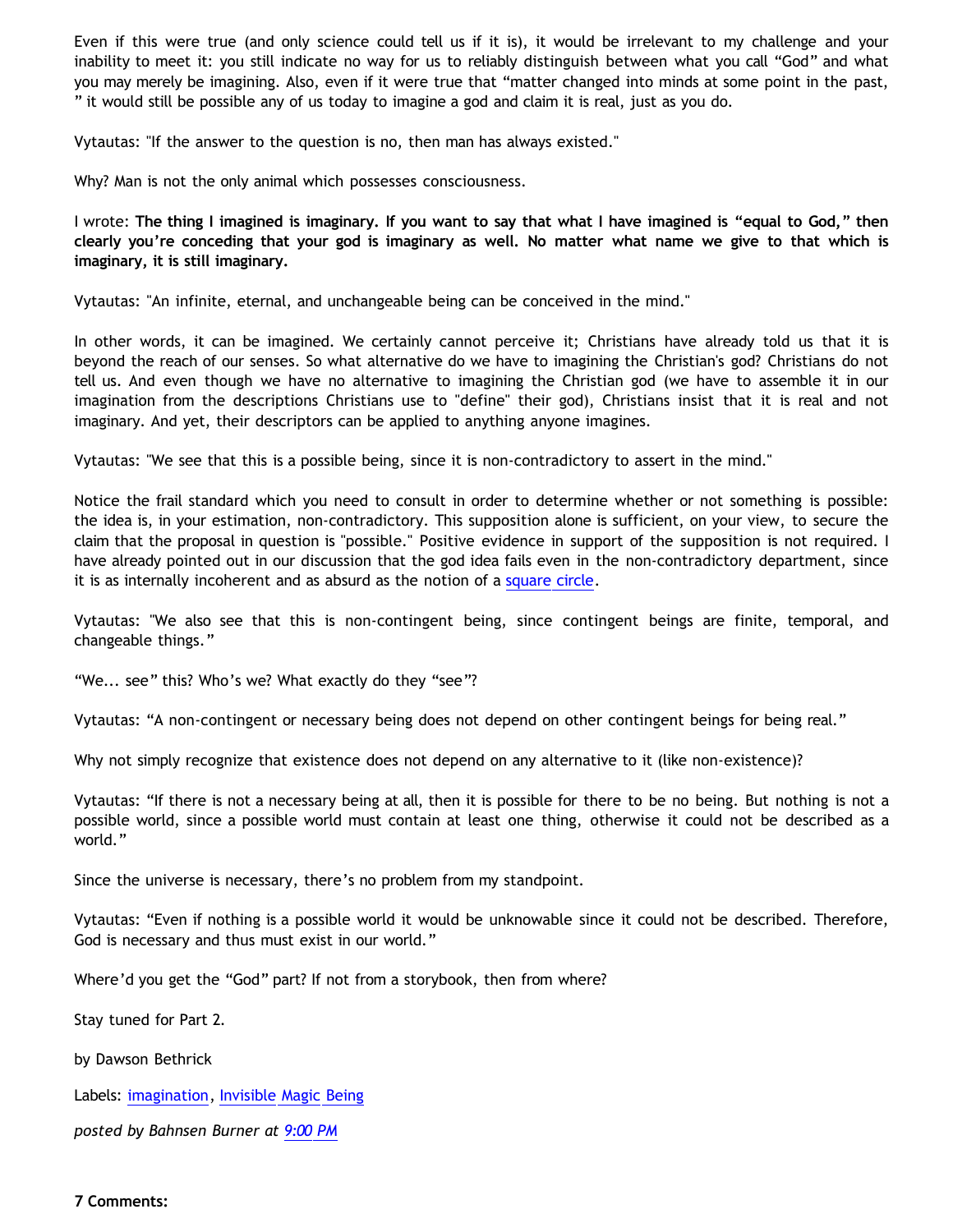[Martin Wagner](http://www.blogger.com/profile/17933545393470431585) said...

*If the belief in God is the popular position, then this would be evidence that God exists because the nearly universal belief would show men know God innately in their minds.*

I can't believe Vytautas said this bullshit with a straight face. Go back in time to the Roman Empire, replace "God" in the above passage with "Jove," and note how it applies equally well. And has the guy never heard of mass hallucinations and shared delusions? He's so stuck in the quicksand of his own rhetoric that all he ends up revealing is that he doesn't *know* much of anything.

Excellent responses.

[January 12, 2008 11:05 AM](http://bahnsenburner.blogspot.com/2008/01/6293509297298385845)

[Vytautas](http://www.blogger.com/profile/10563655929016752682) said...

Martin Wagner: I can't believe Vytautas said this [ ] with a straight face. Go back in time to the Roman Empire, replace "God" in the above passage with "Jove," and note how it applies equally well. And has the guy never heard of mass hallucinations and shared delusions? He's so stuck in the quicksand of his own rhetoric that all he ends up revealing is that he doesn't know much of anything.

Vytautas: Notice that I said the majority of humanity has distorted views of God, so that not all of the majority of humanity has the orthodox view of God. Notice I also said that I concidered the possibility of mass-hallucinations, but I reject this because hallucinations are a personal experience. There is no example of a mass-halluciantion that covers a good size of the world.

## [January 12, 2008 2:05 PM](http://bahnsenburner.blogspot.com/2008/01/745351765302756754)

# [Citrus](http://www.blogger.com/profile/09604208085934821426) said...

Vytautas: *"If the belief in God is the popular position, then this would be evidence that God exists because the nearly universal belief would show men know God innately in their minds."*

Or... many people could have come up with similar ideas independently. How? By reasoning from similar premises, like this: It's very easy and seems very natural to ascribe personal motivation to inanimate objects to explain phenomena. Say, my computer isn't working because it hates me and wants me to suffer, etc. Almost everyone does it, even if they don't take these ideas seriously. But some people did take it seriously, and bam, we got spirits. Amplify these, perhaps merge them together, and you've got things that look quite like gods.

And I don't think this volition-projecting habit we humans have is a sign of an innate spirit concept. Again, independent reasoning from similar premises. Consider these two universal things: 1) we notice unexplained events 2) We are intimately aware of our own conscious decision-making. We're curious and we want explanations. Lightning struck and killed my goat because Thor decided to do it? Understandable! Volition is the form of causality with which we are most familiar and close, it's a part of us. It's comfortable and acceptable. This is the stuff gods are made from.

regards

Jason

## [January 12, 2008 6:28 PM](http://bahnsenburner.blogspot.com/2008/01/7697114291571455291)

## [Martin Wagner](http://www.blogger.com/profile/17933545393470431585) said...

*Notice that I said the majority of humanity has distorted views of God, so that not all of the majority of humanity has the orthodox view of God.*

This is irrelevant to my critique. The point was that the claims you make about your God can with ease be applied exactly to any other god humanity has worshiped down the ages. There is nothing to distinguish your particular choice of theistic belief from any that has been practiced throughout history. Also, your point is fairly bizarre, in that it implies Jove (and, perhaps, every other god not explicitly the Christian God) is simply a distorted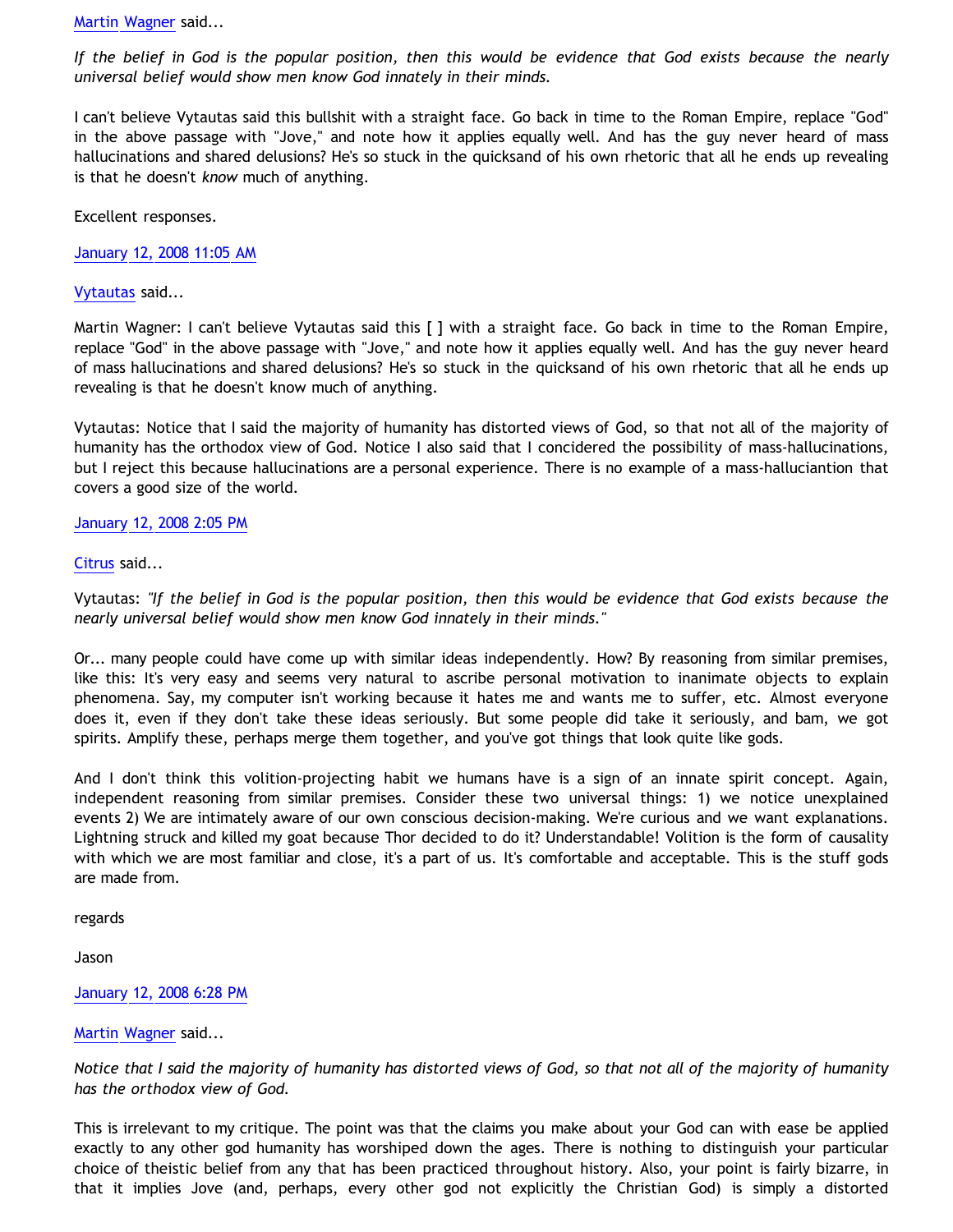misunderstanding of Christianity's God. Not only is this false, it fails to take into account things like goddesses, demigods, and polytheism. I don't think too many Christian scholars would agree with your postmodern attempts to claim Artemis or Bastet or Isis were "distorted views" of Christianity's God. And why would God allow such distortions to run rampant among the human race for millennia until the early Judean tribes suddenly figured him out?

## [January 14, 2008 4:54 PM](http://bahnsenburner.blogspot.com/2008/01/4071370304143849167)

## [Vytautas](http://www.blogger.com/profile/10563655929016752682) said...

Martin Wagner:The point was that the claims you make about your God can with ease be applied exactly to any other god humanity has worshiped down the ages.There is nothing to distinguish your particular choice of theistic belief from any that has been practiced throughout history.

Vytautas: The God described in the Westminster Confesson cannot be applied to the finite gods of Rome and Greece. These are very different ideas of Diety. And then you say that the view of the pagans are in fact different.

Martin Wagner: Also, your point is fairly bizarre, in that it implies Jove (and, perhaps, every other god not explicitly the Christian God) is simply a distorted misunderstanding of Christianity's God. Not only is this false, it fails to take into account things like goddesses, demigods, and polytheism. I don't think too many Christian scholars would agree with your postmodern attempts to claim Artemis or Bastet or Isis were "distorted views" of Christianity's God.

Vytautas: So view such as goddesses, demigods, and polytheism are not distorted view of God. However, since they are some view of diety and they are not the Christian God, then they are distorted views. What other option is there?

Martin Wagner: And why would God allow such distortions to run rampant among the human race for millennia until the early Judean tribes suddenly figured him out?

Vytautas: It is in order to give the pagans up to the blindness of there own hearts. They did not want to worship the Christian God, so they are left to their own desires and thus parish.

## [January 14, 2008 8:08 PM](http://bahnsenburner.blogspot.com/2008/01/6181723061375506073)

## [Bahnsen Burner](http://www.blogger.com/profile/11030029491768748360) said...

Martin Wagner: "And why would God allow such distortions to run rampant among the human race for millennia until the early Judean tribes suddenly figured him out?"

Vytautas: "It is in order to give the pagans up to the blindness of there own hearts. They did not want to worship the Christian God, so they are left to their own desires and thus parish."

Did you mean "perish" here? Anyway, the response you give here about your god allowing distortions of the sacred storybook "in order to give the pagans up to the blindness of [their] own hearts" is hard to square with other things we're expected to believe. For instance, we're told that Saul (before he was Paul) was a ruthless persecutor of the early Christian church. Given this scenario, and given how you characterize the pagans being "blind" in "[their] hearts," why did Jesus treat Saul differently? The New Testament indicates in several places that the Christian god does not play favorites. According to how Saul is characterized before his conversion, he certainly "did not want to worship the Christian God," so why was he not "left to [his] own desires and thus [perish]"? Of course, Christians will want to say that their god wanted to make an example of Saul by appearing before him and effecting in him a conversion. Why didn't the Christian god do this for the pagans too? Indeed, why doesn't the Christian god do this for everyone? This would eliminate the need for apologetics, evangelizing, mission work, developing catechisms, Sunday school, etc., etc., etc. And if it were truly the case that Christianity were a religion of peace and love as so many of its adherents want to believe, it would make for a better world, wouldn't it? Indeed, if the Christian god, or Jesus, were in fact real, omnipotent, omnipresent, etc., etc., it would be possible for it to appear before all human beings. Doesn't it want to save people? Or does it enjoy having the unfaithful remain unfaithful, and the faithful constantly trying to outrun their own salvation doubts?

At any rate, your answer to Martin's question attributes to your god goal-oriented action. Why would your god allow distortions of the sacred texts to proliferate? "...in order to give the pagans up to the blindness of [their]